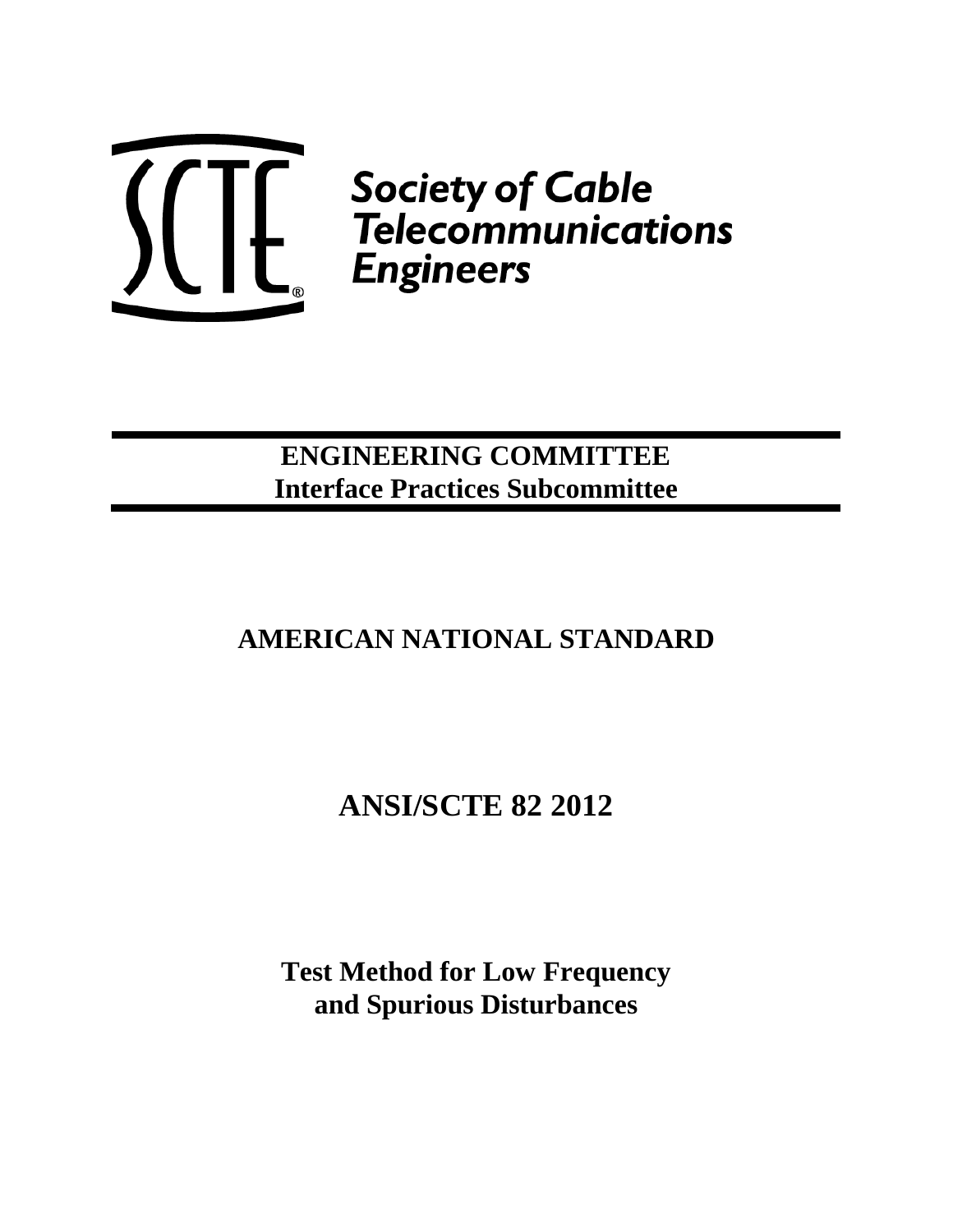## **NOTICE**

The Society of Cable Telecommunications Engineers (SCTE) Standards are intended to serve the public interest by providing specifications, test methods and procedures that promote uniformity of product, interchangeability and ultimately the long term reliability of broadband communications facilities. These documents shall not in any way preclude any member or nonmember of SCTE from manufacturing or selling products not conforming to such documents, nor shall the existence of such standards preclude their voluntary use by those other than SCTE members, whether used domestically or internationally.

SCTE assumes no obligations or liability whatsoever to any party who may adopt the Standards. Such adopting party assumes all risks associated with adoption of these Standards or Recommended Practices, and accepts full responsibility for any damage and/or claims arising from the adoption of such Standards or Recommended Practices.

Attention is called to the possibility that implementation of this standard may require use of subject matter covered by patent rights. By publication of this standard, no position is taken with respect to the existence or validity of any patent rights in connection therewith. SCTE shall not be responsible for identifying patents for which a license may be required or for conducting inquires into the legal validity or scope of those patents that are brought to its attention.

Patent holders who believe that they hold patents which are essential to the implementation of this standard have been requested to provide information about those patents and any related licensing terms and conditions. Any such declarations made before or after publication of this document are available on the SCTE web site at [http://www.scte.org.](http://www.scte.org/)

All Rights Reserved

© Society of Cable Telecommunications Engineers, Inc. 2012

140 Philips Road

Exton, PA 19341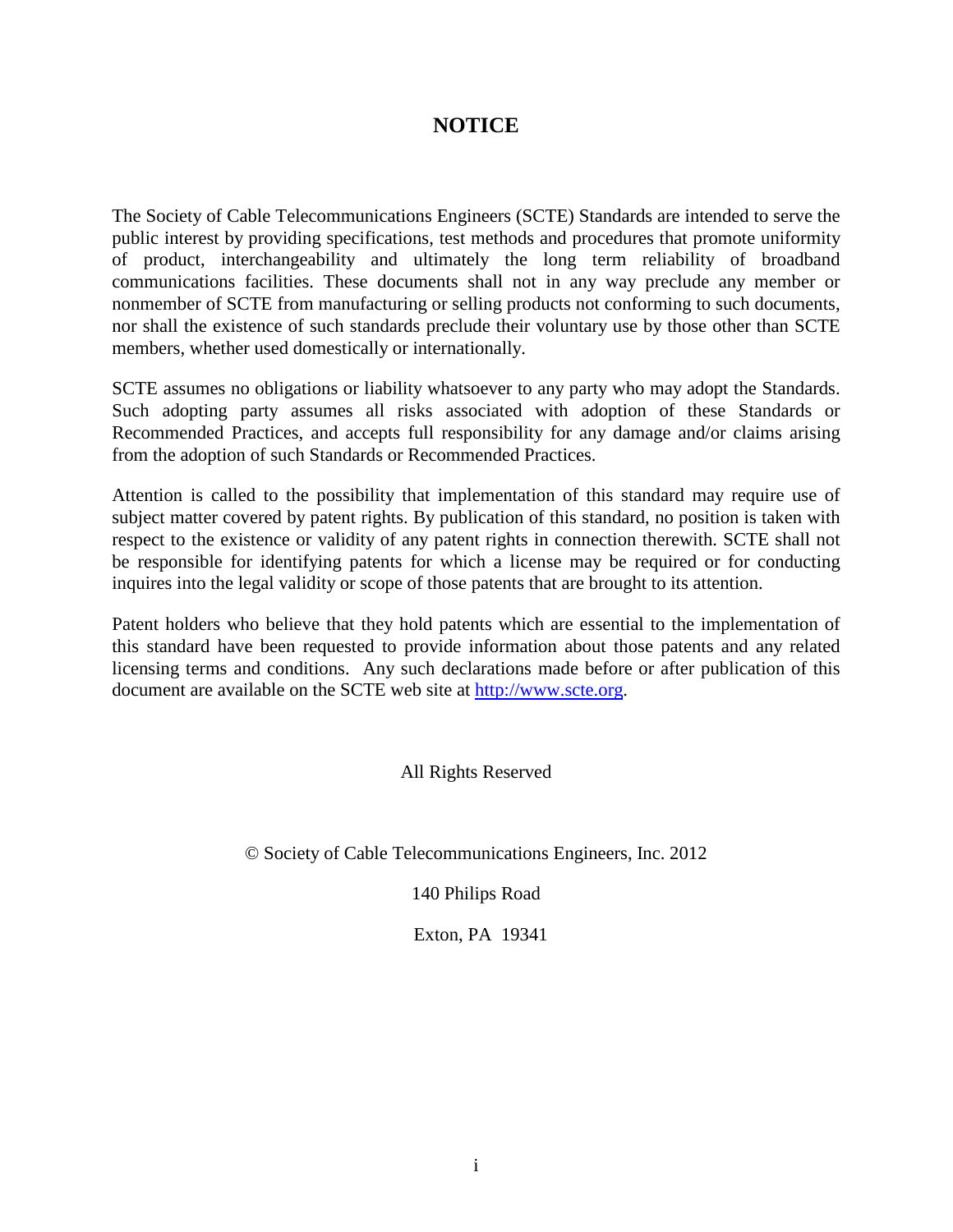## **TABLE OF CONTENTS**

| 3.0           |                                                              |
|---------------|--------------------------------------------------------------|
|               |                                                              |
|               |                                                              |
| $6.0^{\circ}$ |                                                              |
|               | 7.0 APPENDIX 2 - MODULATION SIDEBAND LEVEL TO ACTUAL CARRIER |
|               | 8.0 APPENDIX 3 – SIDEBAND LEVEL VS. PERCENT MODULATION11     |
|               |                                                              |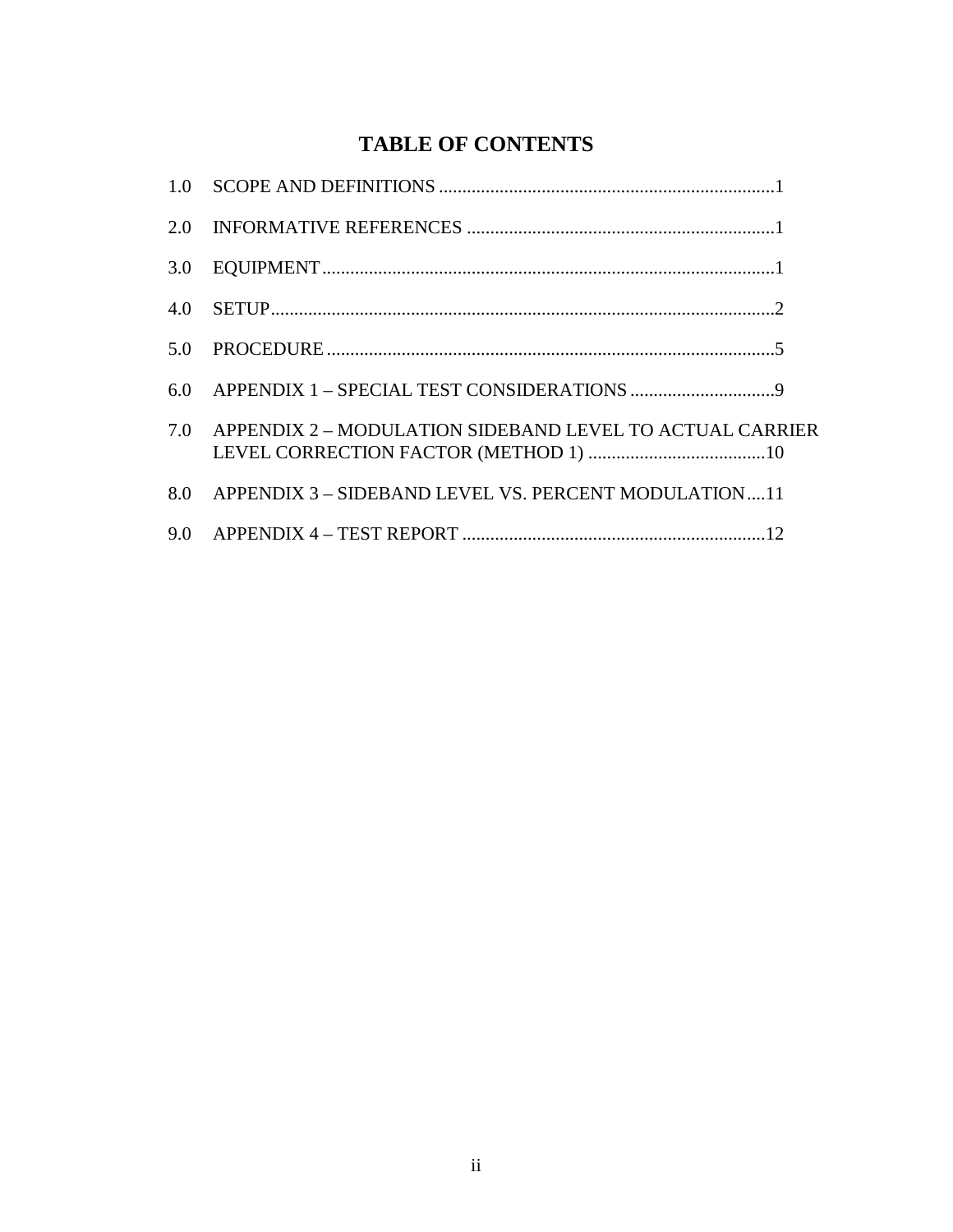#### **1.0 SCOPE AND DEFINITIONS**

#### 1.1 Scope

To define and measure low frequency and spurious disturbances caused by switched mode power supplies or other active devices in broadband Cable Telecommunications equipment.

#### 1.2 Definitions

- 1.2.1 Low Frequency and Spurious Disturbances: The result of unwanted harmonic components related to the switching rate of the power supply, or frequencies generated by other active components, which exceed the system noise level within and outside the Device Under Test (DUT) system passband.
- 1.2.2 Amplitude Modulation (AM) Distortion: Amplitude Modulation caused by the interaction of a carrier signal and an undesired Low Frequency or Spurious Disturbance present in the DUT. Spurious disturbances below 1 kHz can be more accurately measured using the procedure, ANSI/SCTE 16 2012 entitled, "Test Procedure for Hum Modulation'. Possible dynamic range limitations in the measurement instruments used in this procedure could cause large errors for spurious signal levels which exist at frequencies closer than 1 kHz to the carrier.

#### **2.0 INFORMATIVE REFERENCES**

The following documents may provide valuable information to the reader but are not required when complying with this standard.

- 1. ANSI/SCTE 16 2012 Test Procedure for Hum Modulation
- 2. ANSI/SCTE 96 2008 Cable Telecommunications Testing Guidelines

#### **3.0 EQUIPMENT**

- 3.1 The general equipment required for this test is shown in Figures 1 and 2. It is described and specified in ANSI/SCTE 96 2008, Test Procedures Introduction.
- 3.2 SA (Spectrum Analyzer), minimum input frequency range of 5 MHz to 1.002 GHz.
- 3.3 BA (Baseband Analyzer), minimum input frequency range of 5 Hz to 10 MHz.

Note: A FFT (Fast Fourier Transform Analyzer) may be used, but the user must make certain that its input frequency range is sufficient to capture all significant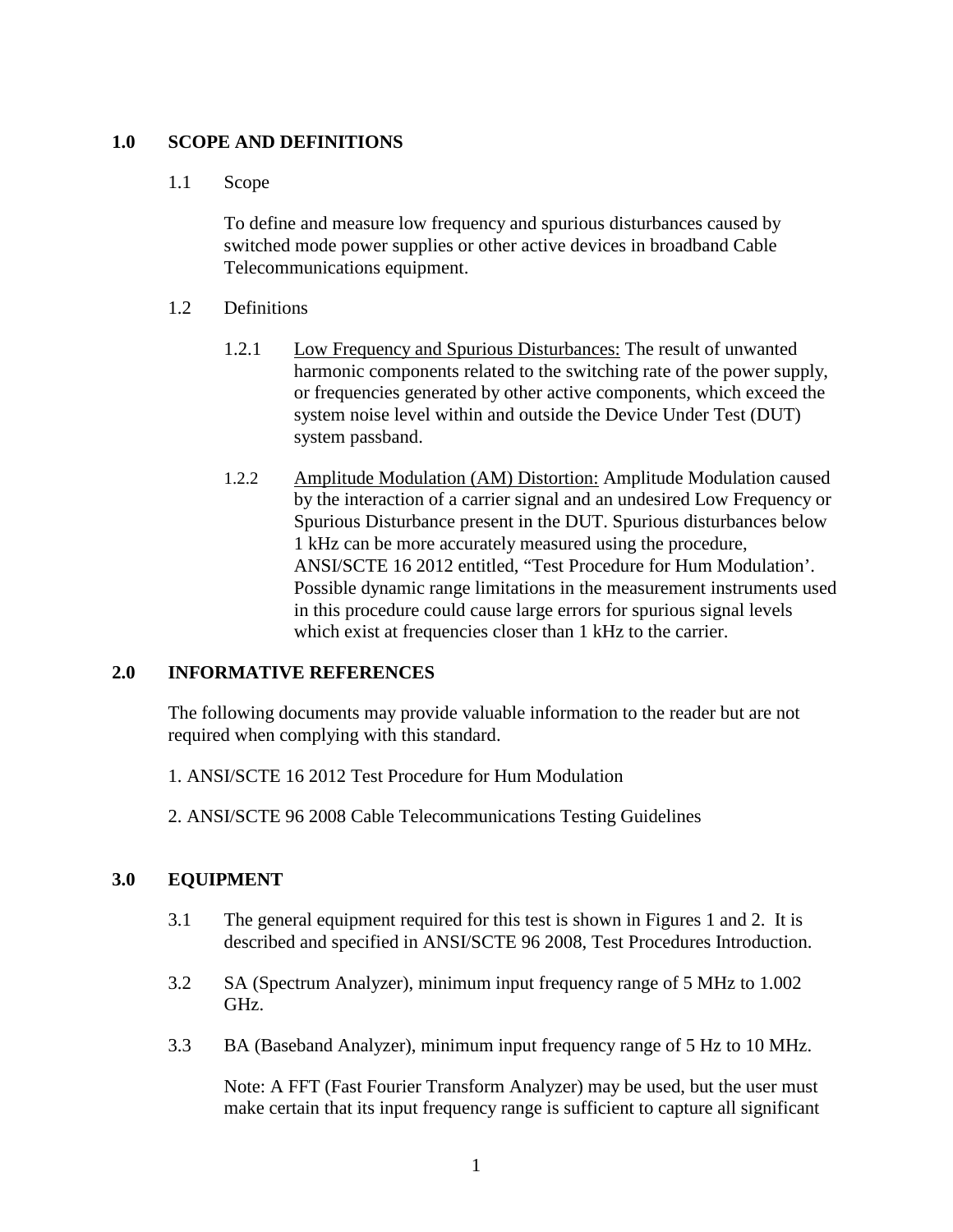harmonics of the DUT power supply switching frequency. A BA (or FFT) is only required if Method 1 for AM Distortion (see 4.3.1) is used.

- 3.4 SG (Signal Generator). If Method 1 for AM Distortion (see 4.3.1) is used, SG must be capable of TV (downward-only AM) square-wave modulation.
- 3.5 BPF (Bandpass Filter(s)) for the frequencies under test
- 3.6 Low-noise post-amplifier of known gain (if required see 5.1.4, 5.2.7, and 5.3.6)
- 3.7 AC/RF Power Inserter with sufficient current capability for the DUT and a minimum RF frequency range of 5 MHz to 1 GHz.

Note: AC/RF Power Inserters may not be required under certain test conditions. Refer to Appendix 1 for special test considerations.

3.8 Cables, pads, terminations, and adapters as required.

#### **4.0 SETUP**

- 4.1 Follow all calibration requirements recommended by the manufacturers of the signal generator, SA, and BA (or FFT), including adequate warm-up and stabilization time.
- 4.2 Forward/Reverse Band Low Frequency and Spurious Disturbance Equipment Setup.
	- 4.2.1 Connect the test equipment as shown in Figure 1.

Note: AC Power should be inserted into the output port of the DUT to obtain optimum isolation.

4.2.2 Configure the DUT with all appropriate fuses/power links in place. Ensure the test equipment is protected from AC by the power inserters or by utilizing AC-blocking adapters.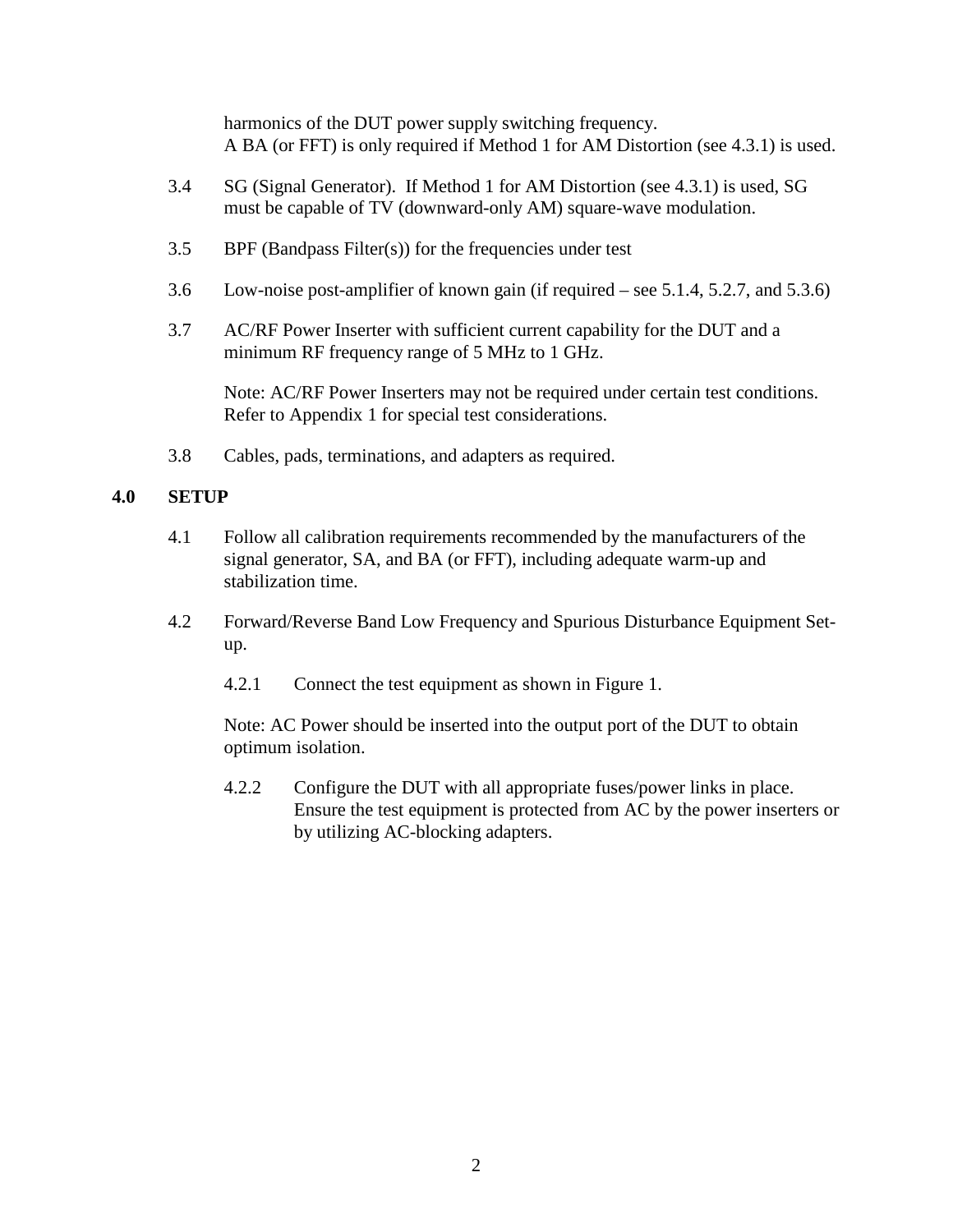4.2.3 Terminate all unused ports of the DUT in its characteristic impedance. Protect the terminators from AC by removing fuses or links at the ports in question, or by using AC-blocking adapters.



**Figure 1 – Low Frequency and Spurious Disturbances Equipment Set-up**

- 4.3 Amplitude Modulation (AM) Distortion Equipment Set-up.
	- 4.3.1 Two test methods will be described. Method 1 measures the detected distortion with reference to 100% modulation. Method 2 measures the distortion sidebands with reference to the carrier level.
	- 4.3.2 Connect the test equipment as shown in Figure 2, depending on the method to be used.

Note: AC Power should be inserted into the output port of the DUT to obtain optimum isolation.

- 4.3.3 Configure the DUT with all appropriate fuses/power links in place. Ensure the test equipment is protected from AC by the power inserters or by utilizing AC blocks.
- 4.3.4 Terminate all unused ports of the DUT in its characteristic impedance. Protect the terminators from AC by removing fuses or links at the ports in question, or by using AC-blocking adapters.
- 4.3.5 Set the appropriate signal levels for the carriers used during the test.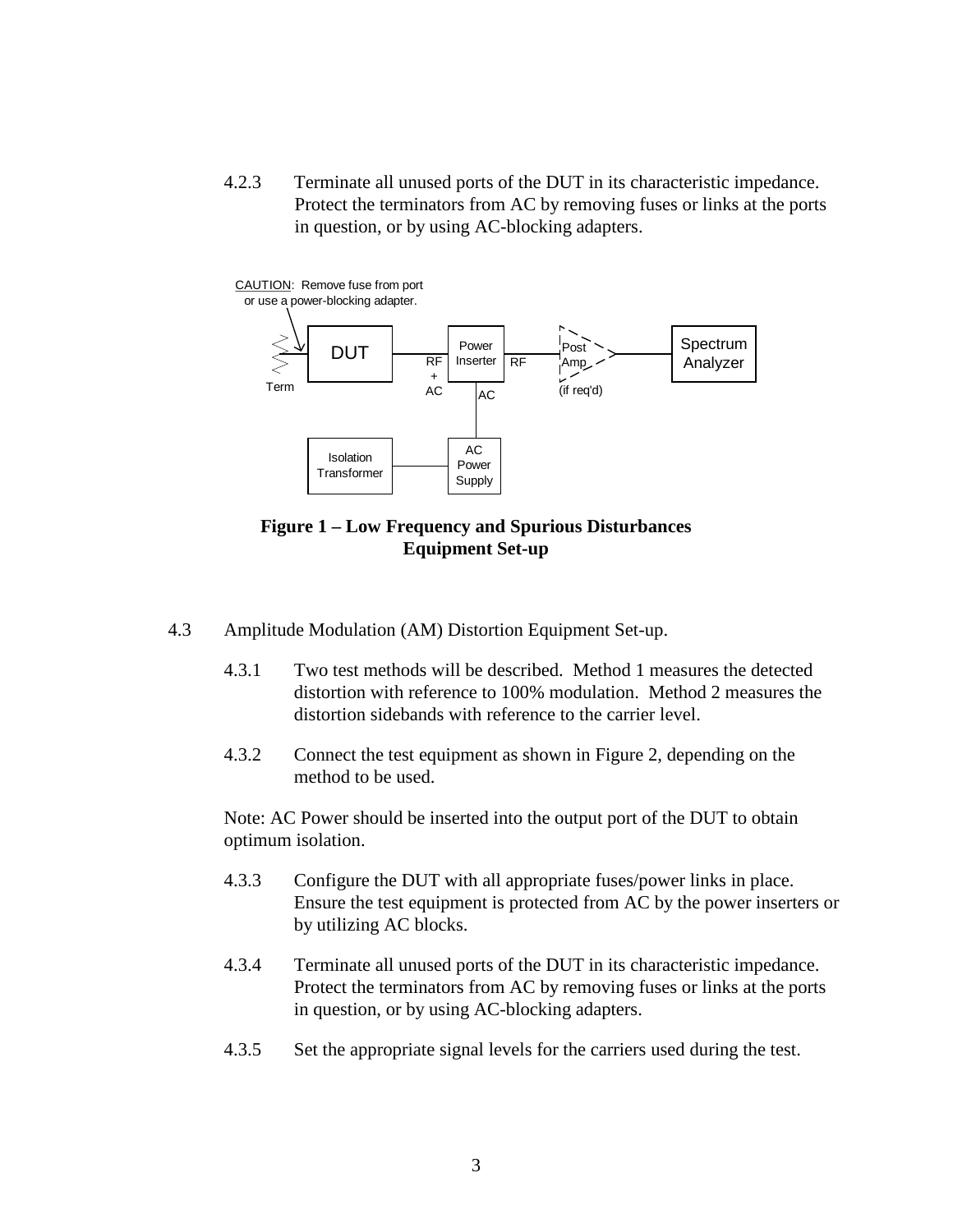

**Figure 2 – Amplitude Modulation (AM) Distortion Equipment Set-up**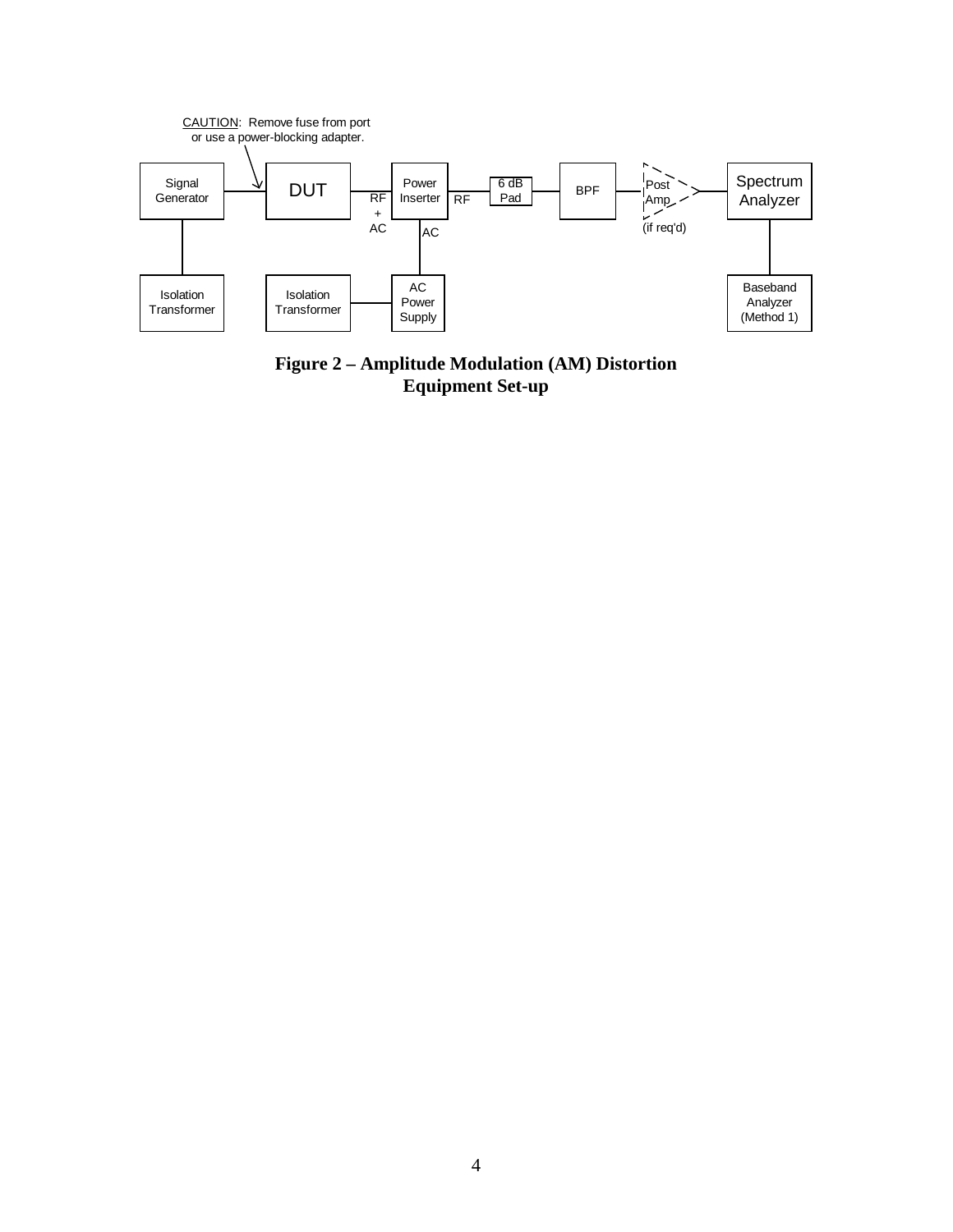#### **5.0 PROCEDURE**

#### 5.1 Forward/Reverse Band Low Frequency and Spurious Disturbances

5.1.1 Set the SA to the settings indicated in Table 1.

|                                   | <b>Table 1</b>             |
|-----------------------------------|----------------------------|
| <b>Start and Stop Frequencies</b> | See 5.1.5 below            |
| <b>Resolution BW</b>              | 30 kHz (See note)          |
| Video BW                          | 1 kHz                      |
| <b>Input Attenuator</b>           | 0 dB                       |
| Scale                             | $10 \text{ dB}/\text{div}$ |
| Sweep time                        | Auto                       |

Note: Several different resolution bandwidth settings may be used on the SA in order to properly identify areas within the DUT passband containing switching harmonic components. The resolution bandwidth of the SA should be adjusted so that the noise floor is below the Disturbances specification of the DUT.

- 5.1.2 Connect the DUT output to the SA
- 5.1.3 Power the DUT with the maximum specified AC input voltage.
- 5.1.4 Insure, by disconnecting and terminating the input to the SA, that the system noise floor is above the SA noise floor. If not, connect a post amplifier of known gain as shown in Figure 1.
- 5.1.5 Observe the SA display in 20 MHz increments over the following frequency ranges for any regions where spurious signals exceed flat system noise.
	- 5.1.5.1 In the forward band, from 10 MHz below to 10 MHz above the specified passband of the DUT.
	- 5.1.5.2 In the return band, from the minimum SA frequency to 10MHz above the specified passband of the DUT.
- 5.1.6 Measure and record all observed spurious signals by frequency and level. See Appendix 4 for a suggested report format.
- 5.1.7 Repeat steps 5.1.5 through 5.1.6 for all desired AC voltages and test temperatures.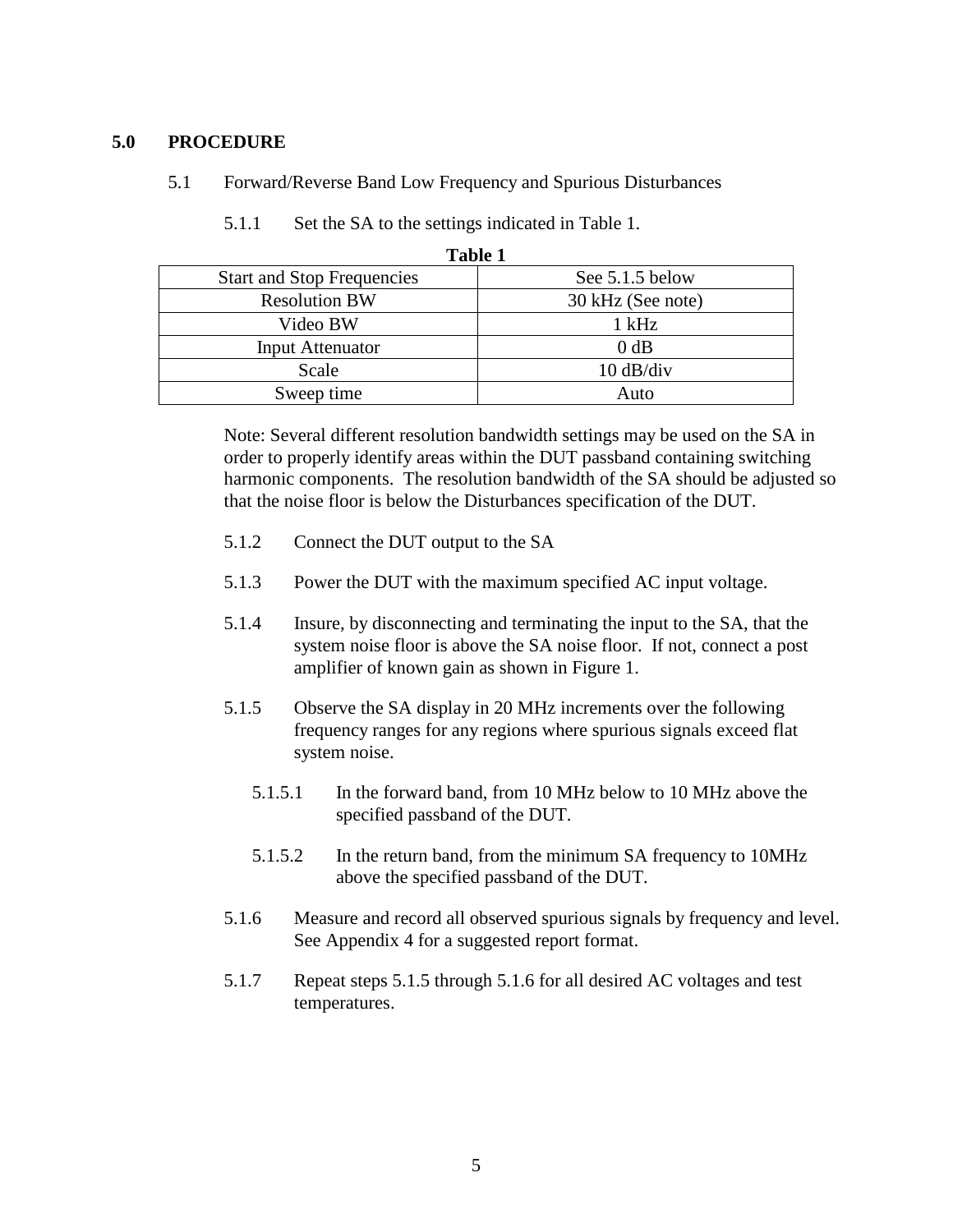- 5.2 Amplitude Modulation (AM) Distortion, Method 1 (100% modulation reference)
	- 5.2.1 Connect the SG output to the appropriate port of the DUT, and the DUT output to the 6 dB pad.
	- 5.2.2 Power the DUT with the maximum specified AC input voltage.
	- 5.2.3 Set the SG for a specified carrier frequency.
	- 5.2.4 Set the SA to the settings indicated in Table 2.

|                         | Table 2                  |
|-------------------------|--------------------------|
| <b>Center Frequency</b> | (Carrier under test) MHz |
| <b>Frequency Span</b>   | 20 MHz                   |
| <b>Resolution BW</b>    | 1 MHz                    |
| Video BW                | 1 MHz                    |
| Scale                   | Linear                   |
| Sweep Time              | 10 sec min               |

5.2.5 Set the BA to the settings indicated in Table3.

| ۱<br>I<br>n |  |
|-------------|--|
|-------------|--|

| <b>Start Frequency</b> | Min BA frequency |
|------------------------|------------------|
| <b>Stop Frequency</b>  | 500 kHz          |
| <b>Resolution BW</b>   | $10$ kHz         |
| Scale                  | Logarithmic      |
| Sweep Time / Mode      | Auto (linear)    |

- 5.2.6 Center the BPF on the desired test frequency.
- 5.2.7 Insure, by disconnecting and terminating the input to the SA, that the system noise floor is above the SA noise floor. If not, connect a post amplifier of known gain as shown in Figure 2.
- 5.2.8 In order to obtain a reference value, modulate the test carrier with a 15.75 kHz square wave, 50% duty cycle, 100% (downward) modulation.
- 5.2.9 Adjust the SA Frequency Span to 0 MHz and adjust the reference level on the SA to obtain full screen deflection of the modulated test carrier.
- 5.2.10 Set the BA marker to the peak of the detected modulation signal at 15.750 kHz. Record this level as  $S_L$ , Sideband Level.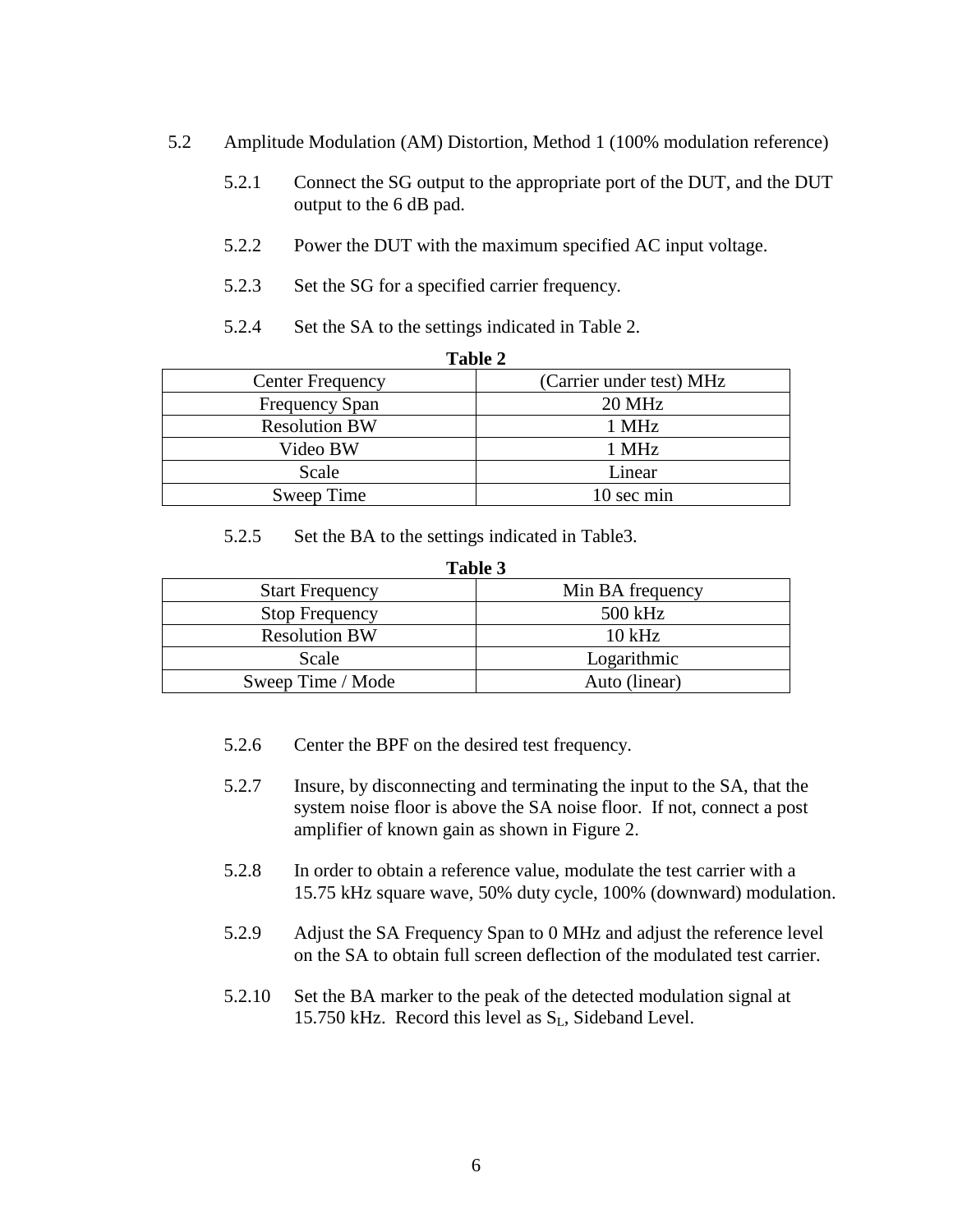- 5.2.11 Turn off the modulation on the test carrier.
- 5.2.12 Using the marker delta function on the BA, record the level of any observed switching frequency-generated distortion as DL, Disturbance Level.
- 5.2.13 Record uncorrected switching frequency and harmonic AM distortion in dB down (expressed in negative dB) as:

Uncorrected Value  $(-dB) = S_L(dB) - D_L(dB)$ 

5.2.14 Subtract 3.9 dB from the uncorrected level to obtain the corrected distortion level (See Appendix 2 for details):

Corrected Value  $(-dB)$  = Uncorrected Value  $(-dB)$  – 3.9 dB

Example: If Uncorrected Value = -68 dB Corrected Value =  $-68$  dB  $- 3.9$  dB =  $-71.9$  dB

See Appendix 4 for a suggested report format.

- 5.2.15 Reduce the BA Stop Frequency to 10 kHz and the Resolution BW to 30 Hz.
- 5.2.16 Using the marker delta function on the BA, record the level of any observed power line frequency and harmonic AM distortion as DL, Disturbance Level.
- 5.2.17 Make corrections and record results as described in 5.2.13 and 5.2.14.
- 5.2.18 Repeat steps 5.2.2 through 5.2.17 for all desired AC input voltages, test frequencies, signal levels, and temperatures.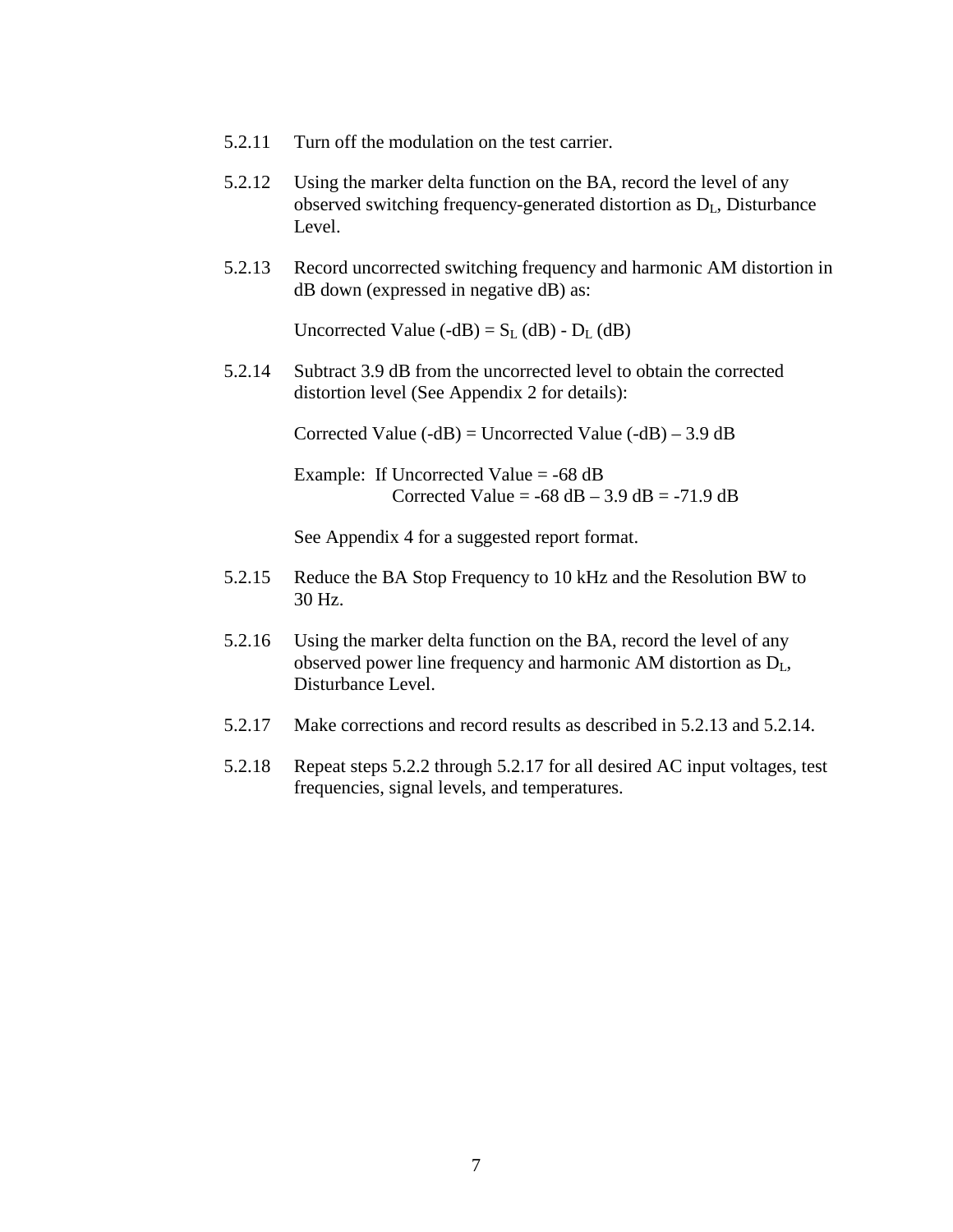- 5.3 Amplitude Modulation (AM) Distortion, Method 2 (Carrier Level Reference)
	- 5.3.1 Connect the SG output to the appropriate port of the DUT, and the DUT output to the 6 dB pad.
	- 5.3.2 Power the DUT with the maximum specified AC input voltage.
	- 5.3.3 Set the SG for a specified carrier frequency.
	- 5.3.4 Set the SA to the settings indicated in Table 4.

| Table 4                 |                          |  |  |  |
|-------------------------|--------------------------|--|--|--|
| <b>Center Frequency</b> | (Carrier under test) MHz |  |  |  |
| <b>Frequency Span</b>   | 3 MHz                    |  |  |  |
| <b>Resolution BW</b>    | $10$ kHz                 |  |  |  |
| Video BW                | 1 kHz                    |  |  |  |
| Scale                   | $10$ dB/div              |  |  |  |
| Sweep Time              | Auto                     |  |  |  |

- 5.3.5 Center the BPF on the desired test frequency.
- 5.3.6 Insure, by disconnecting and terminating the input to the SA, that the system noise floor is above the SA noise floor. If not, connect a post amplifier of known gain as shown in Figure 2.
- 5.3.7 Adjust the reference level on the SA to obtain full screen deflection of the test carrier.
- 5.3.8 Measure and record the carrier frequency and any observed switching frequency and harmonic sideband levels. See Appendix 4 for a suggested report format.
- 5.3.9 Reduce the Frequency Span to 10 kHz, the Resolution BW to 30 Hz, and the Video BW to 10 Hz.
- 5.3.10 Measure and record the carrier frequency and any observed power line frequency and harmonic sideband levels.
- NOTE: Depending on the instrument used, better results for power line frequency and harmonic AM distortion may be gotten with Method 1.
- 5.3.11 Repeat steps 5.3.2 through 5.3.10 for all desired AC input voltages, test frequencies, signal levels, and temperatures.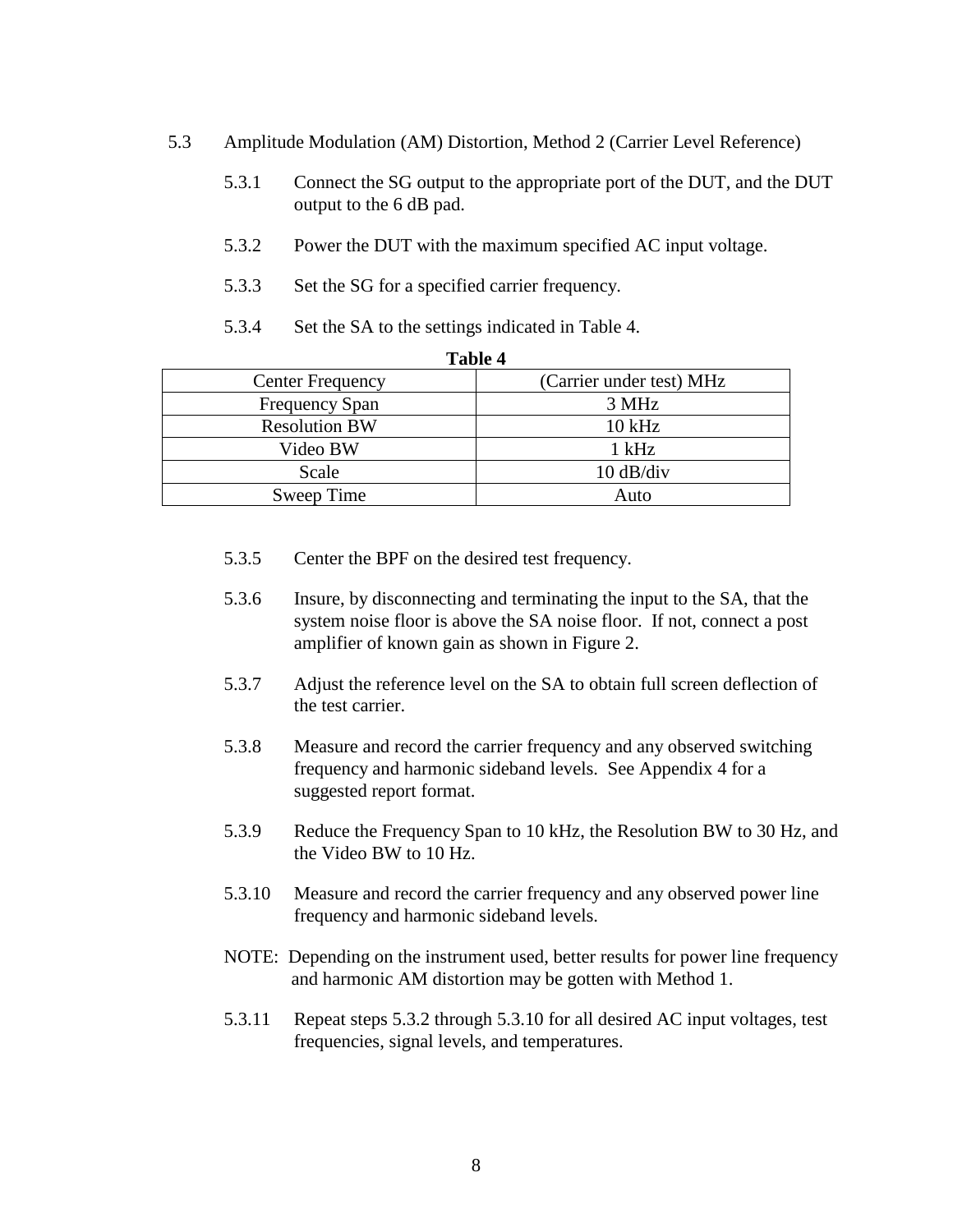### **6.0 APPENDIX 1 – SPECIAL TEST CONSIDERATIONS**

The test setup and procedure in this document detail a test methodology that is specific to devices in which the power enters and exits on the RF test ports. However, some test devices do not have this arrangement. Drop amplifiers are examples of devices that do not contain two RF/power ports. Typical configurations of drop amplifiers include use of only one RF/power port, or a dedicated power port and stand-alone (no power passing capability) RF ports.

Under circumstances such as the ones listed above, this procedure can be followed with minor test set-up modifications. Obviously, if one or more RF ports of the DUT do not contain power passing capability, the precautions regarding removal of fuses or use of AC-blocking adapters are not required for those ports.

For example, a DUT containing only one RF/power port would be tested using an AC/RF power inserter on the RF/power port, and an RF only connection on the other port. A DUT containing a dedicated powering port would not require AC/RF power inserters/combiners on the test ports, as they are not meant to pass power.

It should also be noted that, in cases where the only RF/power port is an input (either forward or reverse path), the suggestion that power be inserted into the output port can, obviously, not be followed.

A general rule of thumb when performing this test is to utilize RF/AC power inserters on any DUT port that shares RF and power passing capability. Otherwise, direct connections should be used. The procedure can be followed as stated with these minor changes to the test set-up.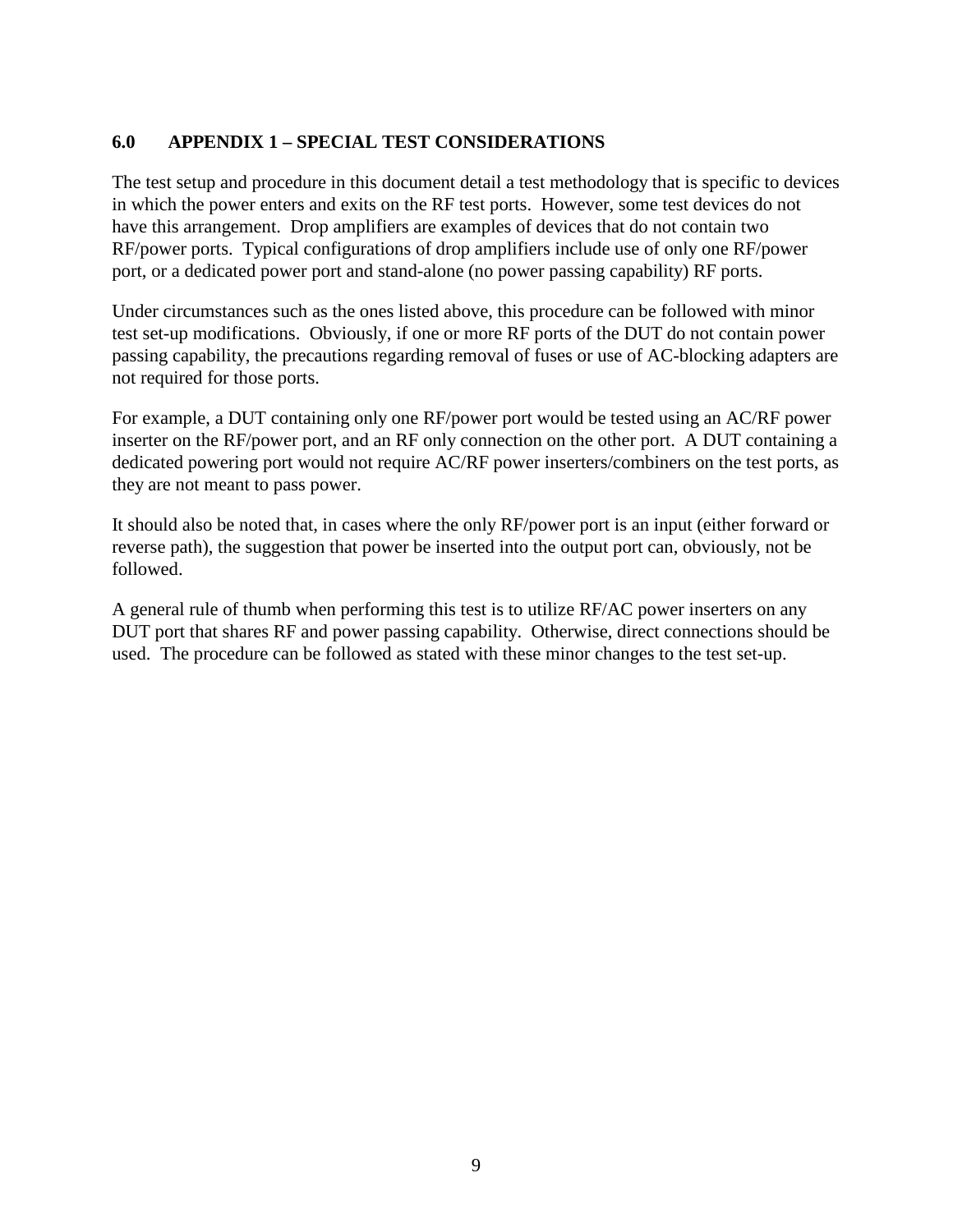#### **7.0 APPENDIX 2 – MODULATION SIDEBAND LEVEL TO ACTUAL CARRIER LEVEL CORRECTION FACTOR (METHOD 1)**

3.9 dB must be subtracted from the measured switching frequency-generated AM sideband in order to accurately relate the square wave reference modulation to the carrier level under test. The modulation sideband recorded as  $S_L$  is the first harmonic of the 15.750 kHz signal as detected by the BA or FFT. With the SG utilizing switched modulation at 15.750 kHz, the equation for this switched modulation signal is:

$$
m(t) = \frac{1}{2} + \frac{2}{\pi} \left( \cos \omega_m t - \frac{1}{3} \cos 3\omega_m t + \frac{1}{5} \cos 5\omega_m t - \dots \right)
$$
 (A-1)

The first cosine term in A-1 is the first harmonic. If the other harmonic components are removed for example purposes, equation A-1 becomes:

$$
m(t) = \frac{1}{2} + \frac{2}{\pi} (\cos \omega_m t)
$$
 (A-2)

The test carrier, which is CW, can be shown as:

$$
f(t) = \cos \omega_c t \tag{A-3}
$$

When the test carrier is modulated by the switched modulation signal described in A-2, and  $f(t) = 1$ , the resultant signal can be shown as:

$$
f(t)m(t) = \frac{1}{2}f(t) + \frac{2}{\pi} [f(t)\cos\omega_m t]
$$
 (A-4)

The first harmonic maximum peak occurs at  $\pi t = 0$  radians, and the first harmonic minimum peak occurs at  $\pi = \pi$  radians. Therefore, if equation A-4 is used to calculate the maximum and minimum harmonic peaks, the results are:

Maximum = f(t)m(t) = 
$$
\frac{1}{2}
$$
(1) +  $\frac{2}{\pi}$ [(1) cos 0] = 1.137 (A-5)

Minimum = f(t)m(t) = 
$$
\frac{1}{2}
$$
(1) +  $\frac{2}{\pi}$ [(1) cos  $\pi$ ] = -0.137 (A-6)

The ratio, in dB, for the first harmonic signal detected on the BA or FFT to the actual test carrier level can be determined as:

$$
20\text{Log}\left(\frac{\text{Max}(1st\text{ Harmonic}) - \text{Min}(1st\text{ Harmonic})}{\text{Max}(CW\text{ Signal}) - \text{Min}(CW\text{ Signal})}\right) = 20\text{Log}\left(\frac{1.137 - (-0.137)}{1.0 - (-1.0)}\right) = -3.9\text{dB (A-7)}
$$

Therefore, the correction factor to apply in order to obtain the measurement from the actual carrier level to the disturbance level is –3.9 dB.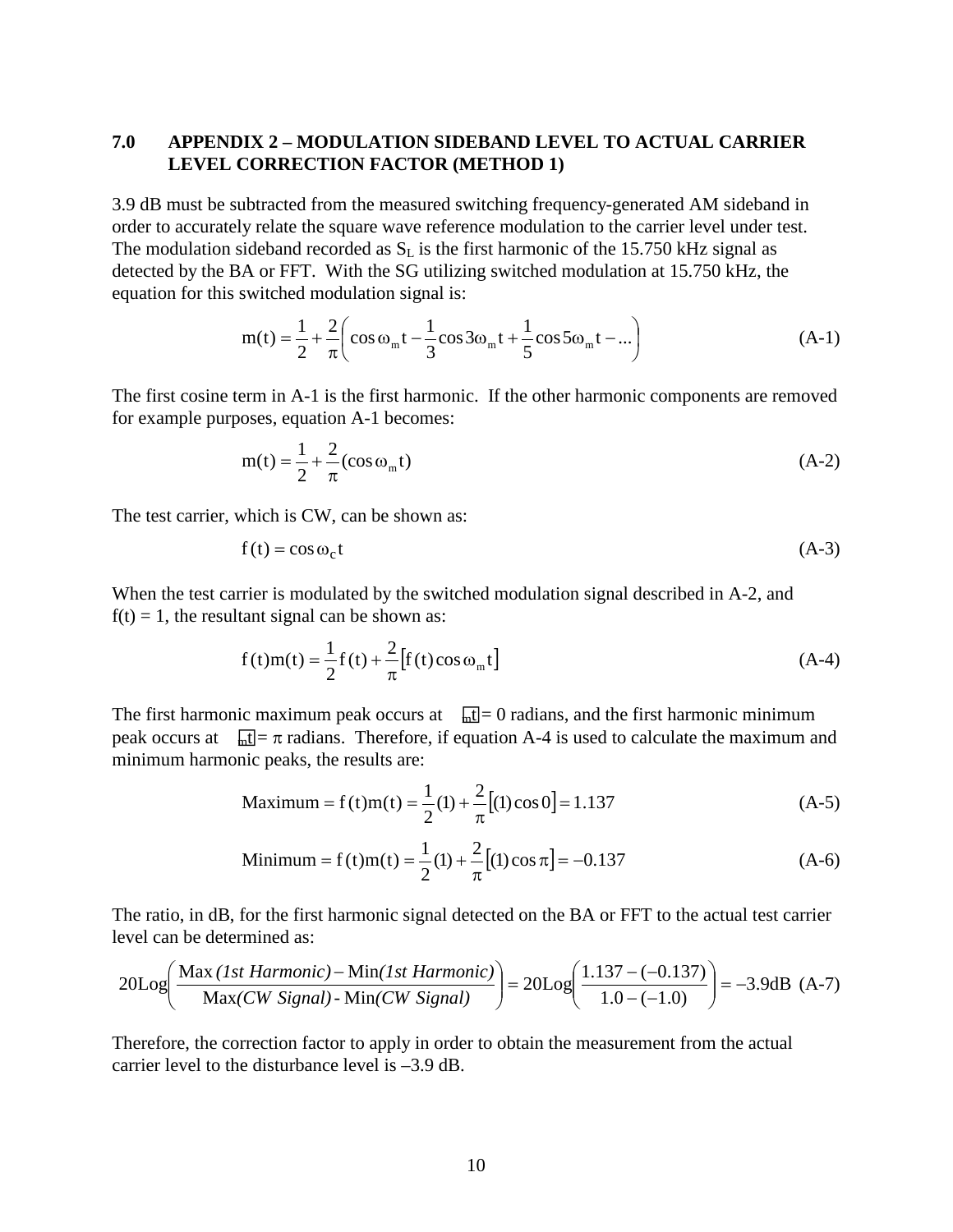#### **8.0 APPENDIX 3 – SIDEBAND LEVEL VS. PERCENT MODULATION**

Although this Standard tests for AM distortion in terms of sideband levels relative to 100% modulation (Method 1) or to the unmodulated carrier (Method 2), AM distortion levels are sometimes specified as modulation percentages. This appendix will review the relationships between sideband level and modulation depth, particularly as applied to the type of modulation used in normal analog television.

Television video modulation is commonly referred to as "downward only". The modulating signal contains a DC component, so that the modulation peaks of one polarity are at the same level as the unmodulated carrier, while the opposite polarity modulation reduces the carrier level toward zero. "Conventional" AM, on the other hand, increases the carrier level on peaks of one polarity and decreases it on opposite peaks. Thus, at 100% modulation a TV signal will have half the peak-to peak amplitude as the same carrier with conventional AM.

From this we can deduce that a SA display will show 6 dB less sideband amplitude from TV modulation than from conventional AM for the same carrier level and modulation percentage. Conversely, a given sideband level represents twice the modulation percentage in TV terms as in conventional AM.

The conventional AM sideband-to-modulation percentage conversion is:

$$
\%M = 200 \times 10^{\left(\frac{-dB}{20}\right)}\tag{A-8}
$$

but if expressed in terms of TV modulation:

$$
\%M = 400 \times 10^{\left(\frac{-dB}{20}\right)}\tag{A-9}
$$

where "dB" is the difference between the sideband level and the unmodulated carrier. (For conventional AM, the carrier level as displayed on the SA does not change with modulation. However, for asymmetrical AM this is not true, hence the unmodulated carrier must be used as the reference.)

AM distortions can be created within equipment as conventional AM, but will not necessarily have perfect amplitude symmetry relative to the unmodulated carrier. However, it has been a long-standing convention to refer the disturbance level to the unmodulated carrier level as if the phenomenon were purely TV modulation. For example, sidebands 40 dB below the unmodulated carrier level would correspond to 2% conventional AM modulation (using A-8), but (using A-9) we would express it in terms of TV modulation as 4%.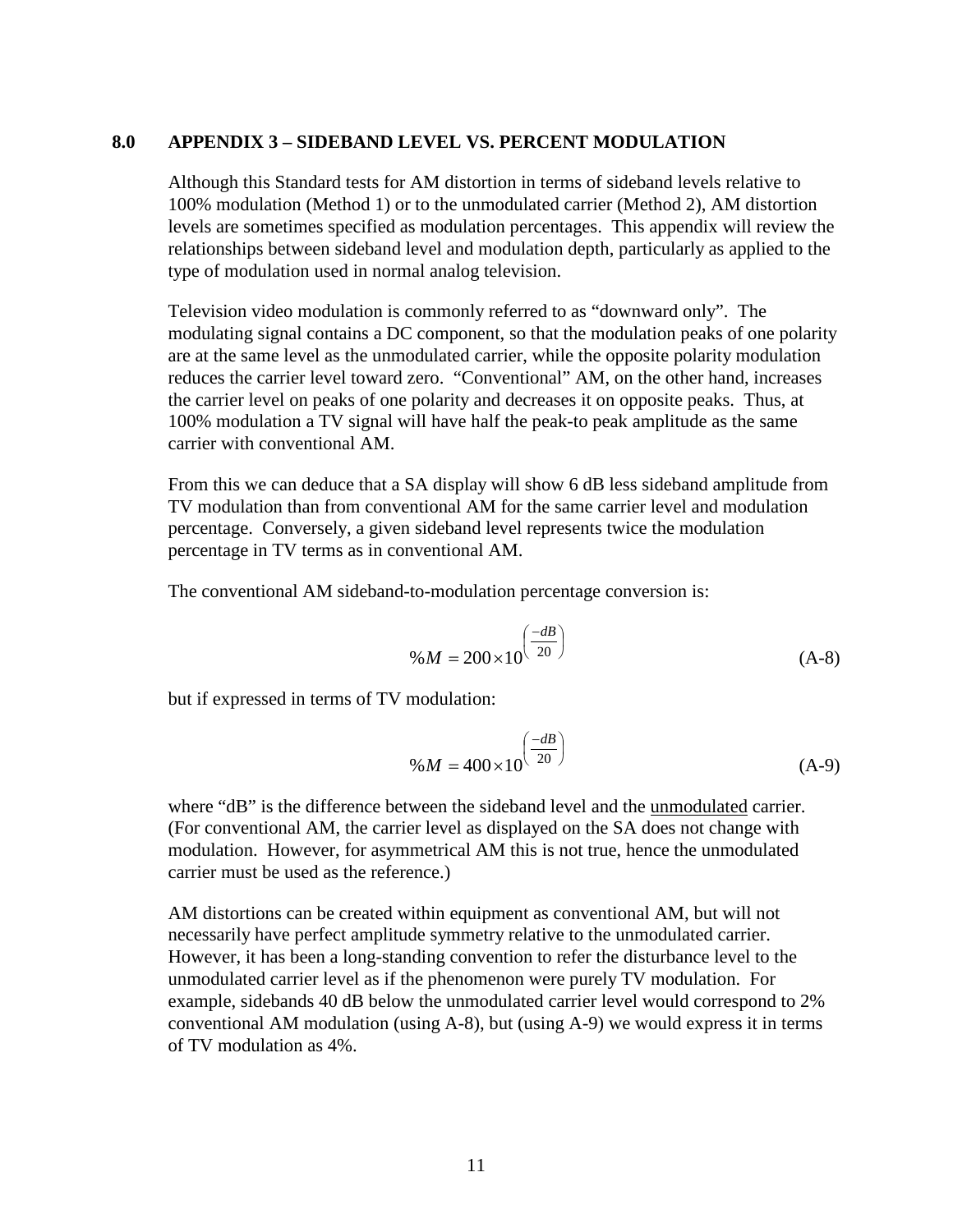## **9.0 APPENDIX 4 – TEST REPORT**

AM Distortion Method 1 (100% modulation reference)

Unit under test

| <b>CHILCOHOL</b> |  |                |  |  |  |
|------------------|--|----------------|--|--|--|
| Equipment Type:  |  | Manufacturer:  |  |  |  |
| Model Number:    |  | Serial number: |  |  |  |

Test equipment

| Description | Manufacturer | Model Number | Serial Number | Calibration |
|-------------|--------------|--------------|---------------|-------------|
|             |              |              |               | Date        |
|             |              |              |               |             |
|             |              |              |               |             |
|             |              |              |               |             |
|             |              |              |               |             |
|             |              |              |               |             |
|             |              |              |               |             |
|             |              |              |               |             |
|             |              |              |               |             |
|             |              |              |               |             |
|             |              |              |               |             |

#### Test Results

| Frequency<br>(MHz) | Spurious<br>Disturbance<br>(dBmV) | Frequency<br>(MHz) | Uncorrected<br><b>AM Distortion</b><br>(dB) | Corrected<br><b>AM Distortion</b><br>(dB) |
|--------------------|-----------------------------------|--------------------|---------------------------------------------|-------------------------------------------|
|                    |                                   |                    |                                             |                                           |
|                    |                                   |                    |                                             |                                           |
|                    |                                   |                    |                                             |                                           |
|                    |                                   |                    |                                             |                                           |
|                    |                                   |                    |                                             |                                           |
|                    |                                   |                    |                                             |                                           |
|                    |                                   |                    |                                             |                                           |
|                    |                                   |                    |                                             |                                           |
|                    |                                   |                    |                                             |                                           |

| Tested by | Date |
|-----------|------|
|           |      |
|           |      |